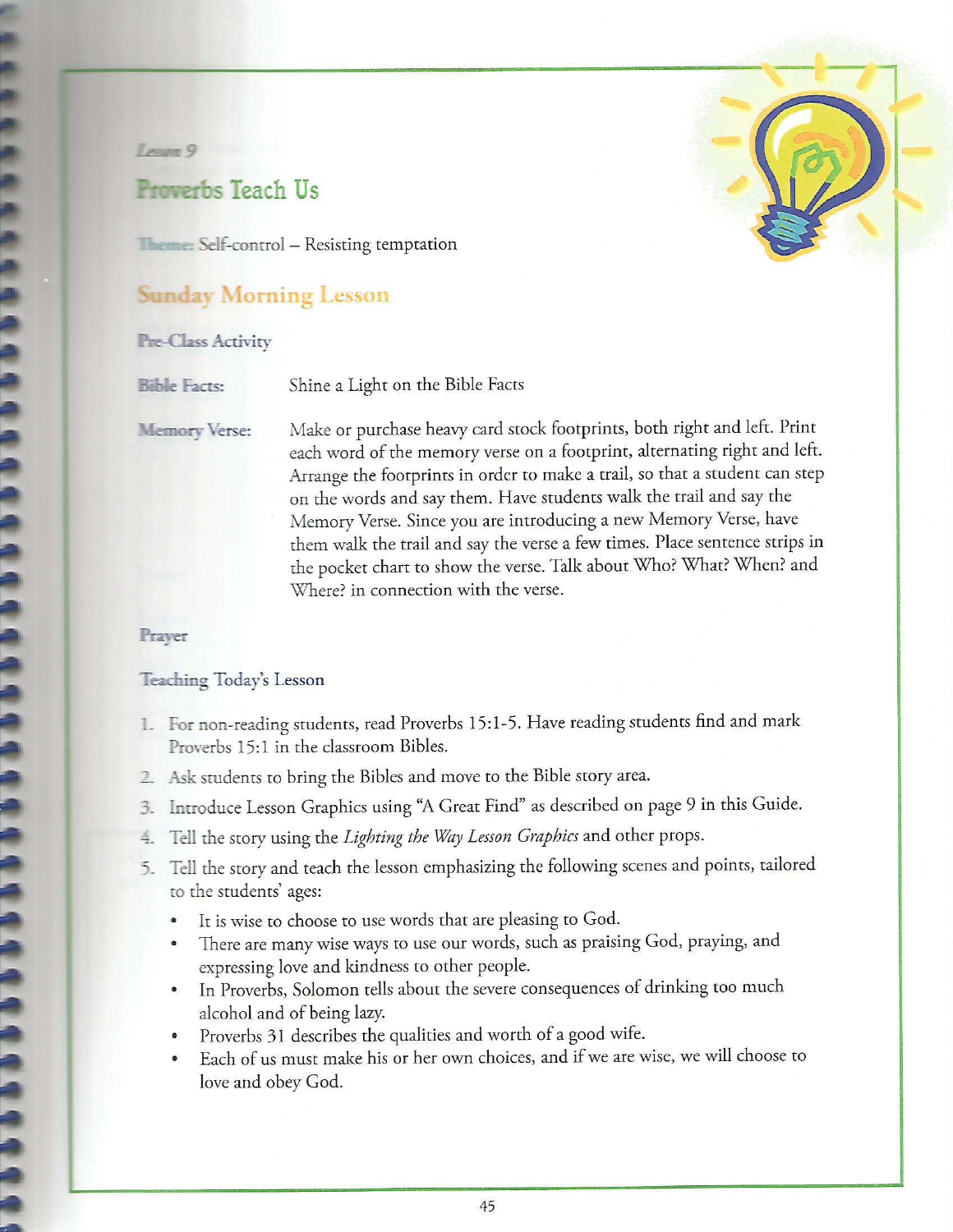- 6. Review the meaning of "wisdom"-knowing how to make good choices; comes from listening to God's Word. Discuss Solomon, who wrote much of the "wisdom literature." Read aloud together Proverbs 15:1-5. Then use the Lesson Graphics and other pictures to do the following activities:
	- List on a marker board wise ways words can be used and foolish ways words are sometimes used.
	- Discuss the use of alcohol.
	- Discuss having a good work ethic and how it pleases God-everything we do, we do for Him.
	- Discuss the good wife described in Proverbs 31.

• **"Jhings to Get or Do for Sunday Morning** 

- I •
- $\overline{\phantom{a}}$
- •
- $\vert \cdot \vert$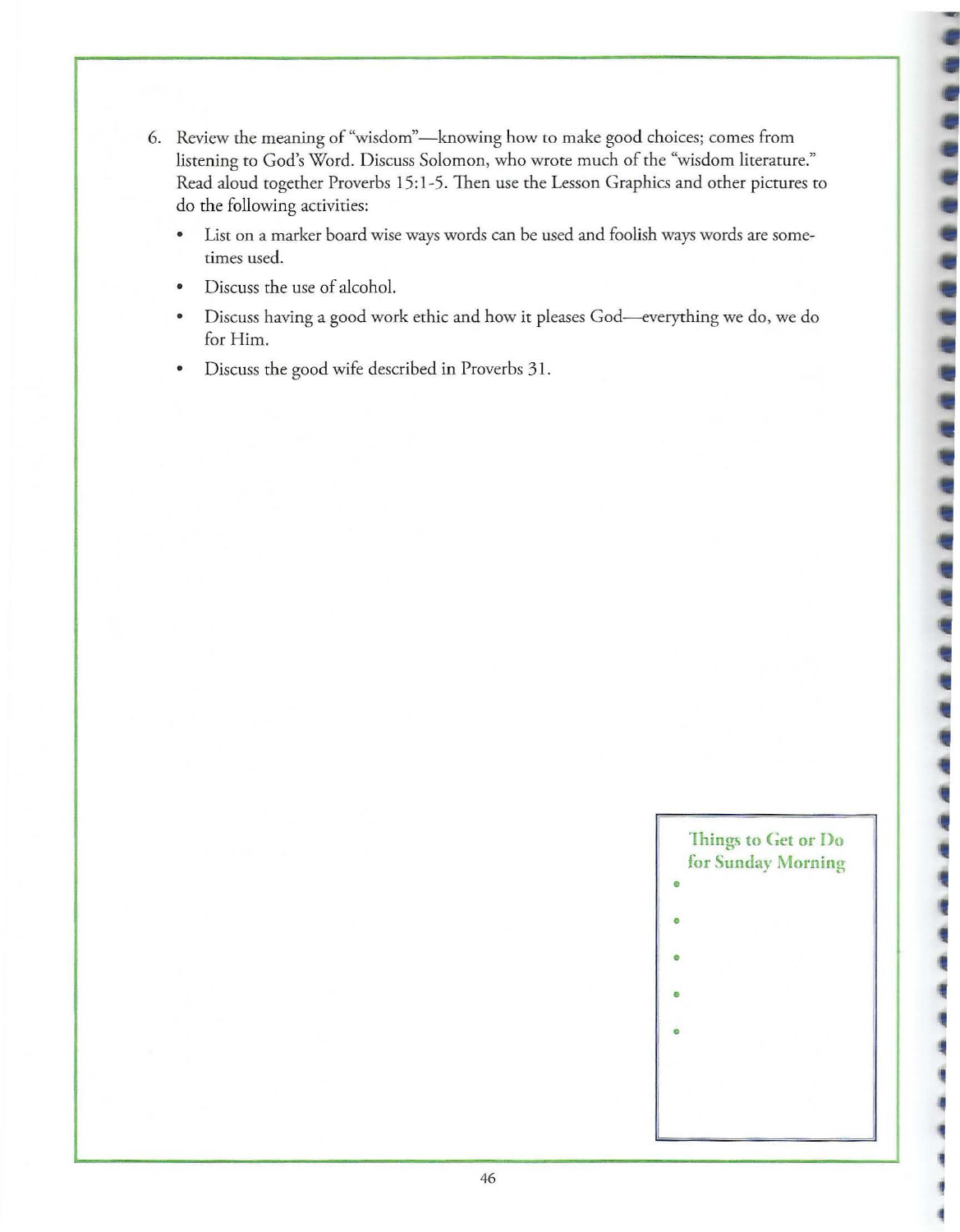#### *Lesson 9*

# **Proverbs Teach Us**

Theme: Self-control - Resisting temptation

## **Wednesday Night Lesson**

#### Pre-Class Activity

Bible Facts: Shine a Light on the Bible Facts

Memory Verse:

Using the footprints from Sunday, place them in a trail but pull out several key words, scattering the missing words around on the floor. Have students work together to place the footprints in the correct order to complete the trail. Have students walk the trail and say the verse. Place sentence strips in the pocket chart to show the verse.

#### Prayer

#### **Starter**

Have you ever seen a whole nut, such as a pecan or walnut? The nut we eat is on the inside. The part around the nut is called the shell. We crack the shell to get to the nut inside. If it is not crushed, the nutshell left over after cracking is like a small bowl. We have a phrase that refers to this small container - "in a nutshell." When someone takes a *lot* of information and puts it in a *few* words, we say, "Thar's it in a nutshell."

We might think of the Proverbs this way. Wise men and women put truth in a nutshell; they state *a lot* of truth in a *few* words. Proverbs are usually short sayings that get right to the point. They grow out of looking at life, thinking about it, looking again, and learning a lesson or two. We have proverbs in our time such as "You reap what you sow," "Pretty is as pretty does," and "A bird **in** the hand is worth two in the bush." The Old Testament proverbs are from God.

#### **Illustrations and Applications**

#### 1. *Objective: Learn to write a proverb*

On the board, write the following and have students finish the sentences.

- When you wait until the last minute to do a big project \_
- When you practice baseball every day \_\_\_\_\_

#### • 2. *Objective: Wisdom in using words*

Make a Word Board on a display board, such as used for a science project. Print out and attach proverbs about words 10:19, 13:3, 16:24, 18:21. Have pieces of construction